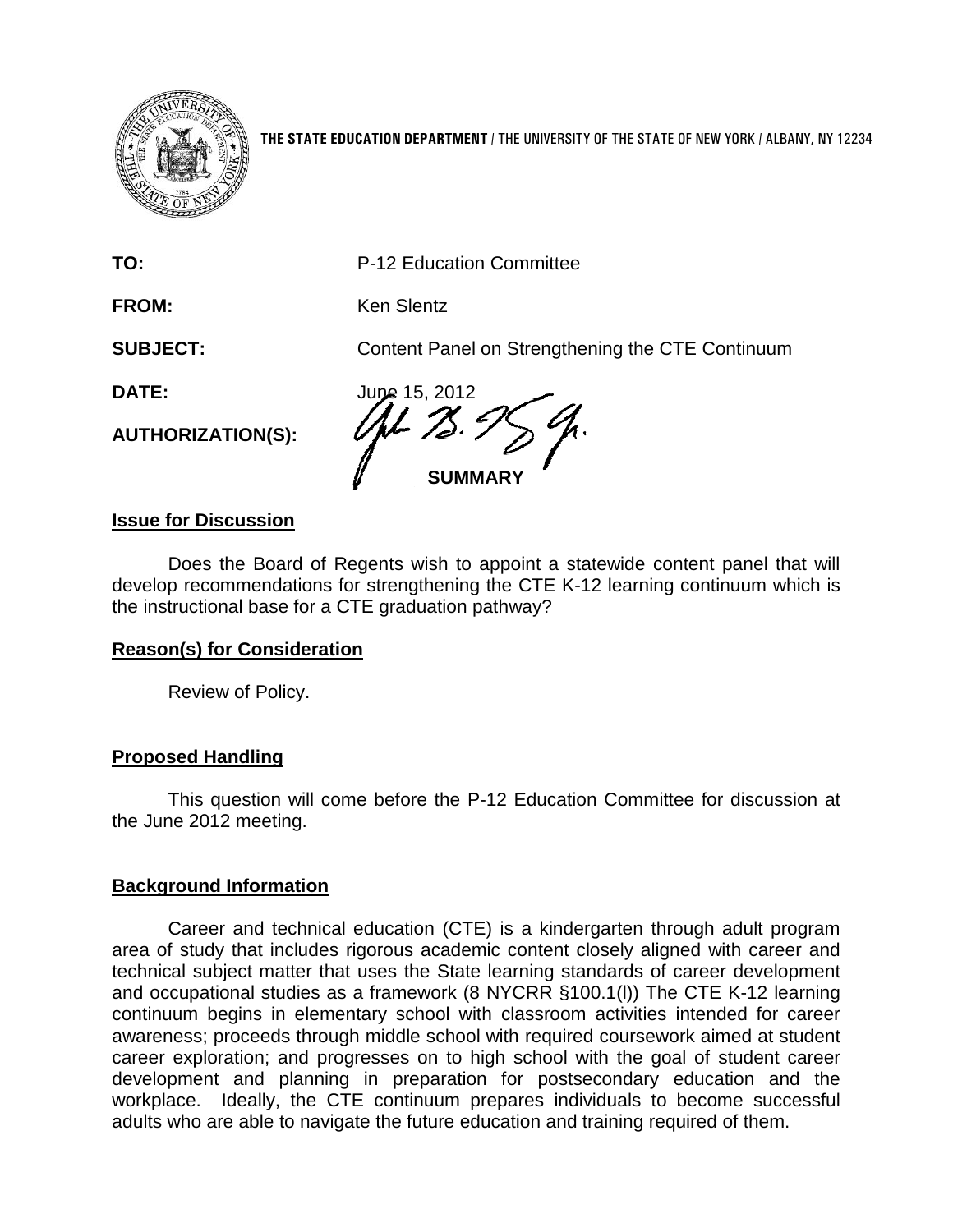Currently, the statewide delivery of the CTE learning continuum is uneven; district capacity to offer meaningful CTE experiences is varied; and gaps in opportunity exist. The first formal introduction to CTE is through middle level family and consumer sciences (Home and Career Skills) and technology, but courses in these two CTE content areas do not encompass all that CTE has to offer. Requiring instruction in only two of six CTE content areas limits students' CTE experience. Further, LEAs may not offer foundational CTE courses to bridge middle school instruction with approved CTE programs. For many, there is a gap in CTE courses available for grades 9 and 10. These are critical years for academic credit accumulation. Even in the most robust CTE programs, a gap exists in academic credit availability via CTE at these grade levels. Increasing the opportunities for earning graduation credits through CTE courses in grades 9 and 10 encourages student engagement and persistence to graduation. Finally, approved CTE programs, those able to offer integrated academic credits for graduation, are concentrated at grades 11 and 12 and most frequently in CTE high schools or BOCES. Currently, not all students who could benefit from approved CTE programs have access.

In February 2012, the Board discussed the formation of a content advisory panel to review the implications of CTE programs and technical assessments for accountability purposes. In March and April 2012, the Board revisited the idea of forming a content advisory panel and expanded the scope of its work. The Department recommended that the content panel's work include the following themes:

- Restructuring existing middle school CTE programs to prepare students earlier for fully integrated high school programs
- Expanding the number of integrated academic CTE credits for graduation to insure rigorous learning opportunities in CTE programs
- Establishing a CTE graduation pathway with the possibility of substituting a rigorous technical skills assessment for a required Regents exam

### **Recommendation**

That the Board of Regents direct the Department to appoint a statewide content panel of practitioners consisting of K-12 and higher education educators, business leaders, representatives from Big 5, small city, suburban and rural school districts, who will develop guidelines for strengthening the CTE K-12 learning continuum. The content panel will address the gaps seen in the CTE learning continuum statewide. The foundational work of the content panel will be to suggest methods for:

- Building upon the strengths of current CTE programs to create greater opportunities for a meaningful CTE graduation pathway that leads to college and career readiness.
- Creating CTE programs of study that begin in middle school and continue to high school solidifying the connections between grade levels and articulating a roadmap to college and career.
- Developing a grade 6 "Introduction to CTE" course encompassing the six CTE content areas (agriculture, business and marketing, family and